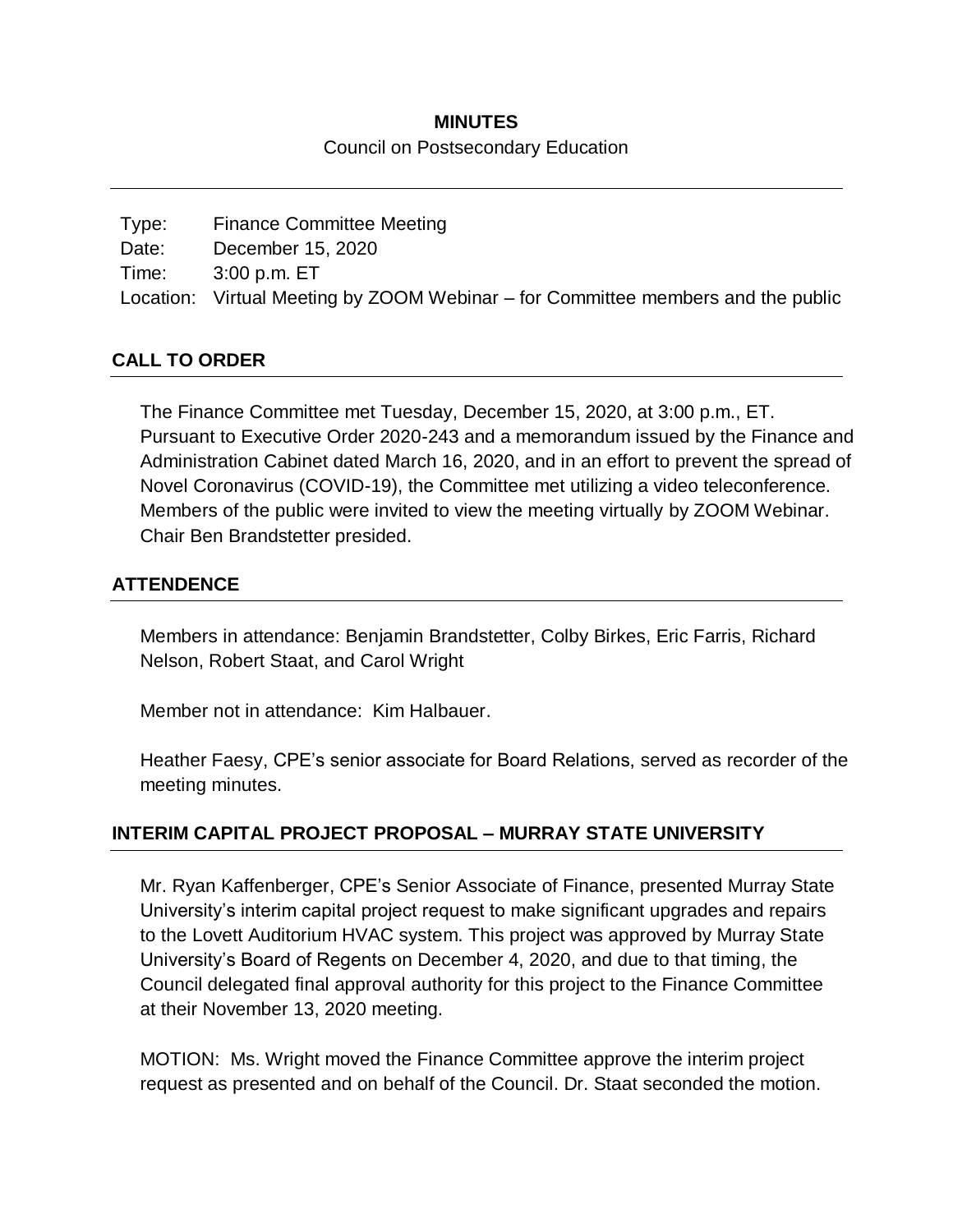VOTE: The motion passed.

## **2021-22 POSTSECONDARY EDUCATION BUDGET PRIORITIES**

Dr. Bill Payne, CPE's Vice President of Finance and Administration, and Mr. Shaun McKiernan, Director, presented the summary of public postsecondary institution and CPE agency budget priorities for fiscal year 2021-22 as developed by campus presidents, Chief Budget Officers, and CPE senior staff.

The budget priorities list included additional appropriations for performance funding and asset preservation, \$1,180,100 in additional appropriations to meet a federal matching requirement for KSU's land-grant program, and to maintain pension relief for Kentucky's comprehensive universities and KCTCS institutions.

The priorities list also included two agency budget requests - \$1.5 million request to support P-20 Strategic Initiatives and \$850,000 funding request for a Kentucky Education-to-Work initiative designed to improve and expand education and training that leads to quality career opportunities and provides access to short-term credential programs aligned with industry needs.

MOTION: Mr. Farris moved to approve the Postsecondary Education Budget Priorities for Fiscal Year 2021-22 that would be shared with policymakers and used to advocate for the resources necessary for institutions and students to continue making progress toward the state's 60x30 college attainment goal. Mr. Nelson seconded the motion.

VOTE: The motion passed.

### **TUITION POLICY AND TIMELINE**

Mr. McKiernan presented the Tuition and Mandatory Fee Policy, which provides a framework for establishing public postsecondary tuition and fees for academic year 2021-22 and included the following proposed changes regarding asset preservation exception fees:

• Remove the requirement that the cost of a proposed asset preservation and renovation or fit-for-use project or a grouping of such projects must equal or exceed a \$1.0 million threshold.